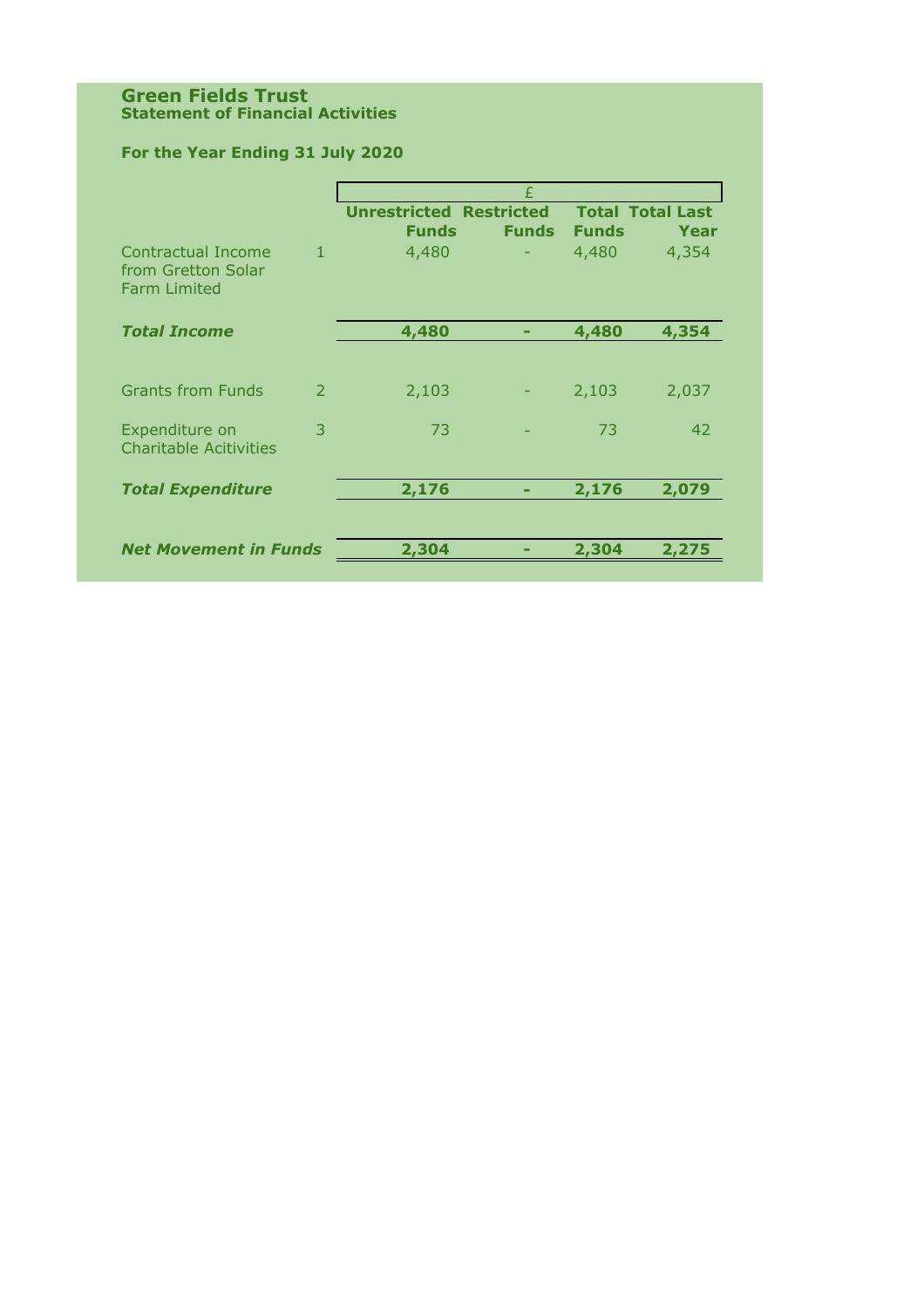#### **Green Fields Trust Balance Sheet**

## **As at 31 July 2020**

|                                                   |                |                                     | £                                 |                              |                              |
|---------------------------------------------------|----------------|-------------------------------------|-----------------------------------|------------------------------|------------------------------|
|                                                   |                | <b>Unrestricted</b><br><b>Funds</b> | <b>Restricted</b><br><b>Funds</b> | <b>Total</b><br><b>Funds</b> | <b>Total</b><br>Last<br>Year |
| <b>Debtors</b>                                    | $\overline{4}$ | 398                                 |                                   | 398                          | 361                          |
| Cash at Bank                                      | 5              | 7,727                               | 3,000                             | 10,727                       | 8,486                        |
| <b>Total Current Assets</b>                       |                | 8,125                               | 3,000                             | 11,125                       | 8,847                        |
| Creditors - amounts<br>falling due within one     | 6              |                                     |                                   |                              | 26                           |
| <b>Net Current Assets /</b><br><b>Liabilities</b> |                | 8,125                               | 3,000                             | 11,125                       | 8,821                        |
| <b>Funds of the Charity</b>                       |                |                                     |                                   |                              |                              |
| Unrestricted Income Funds                         |                | 8,125                               |                                   | 8,125                        | 5,821                        |
| <b>Restricted Income Funds</b>                    |                |                                     | 3,000                             | 3,000                        | 3,000                        |
| <b>Total Funds</b>                                |                | 8,125                               | 3,000                             | 11,125                       | 8,821                        |